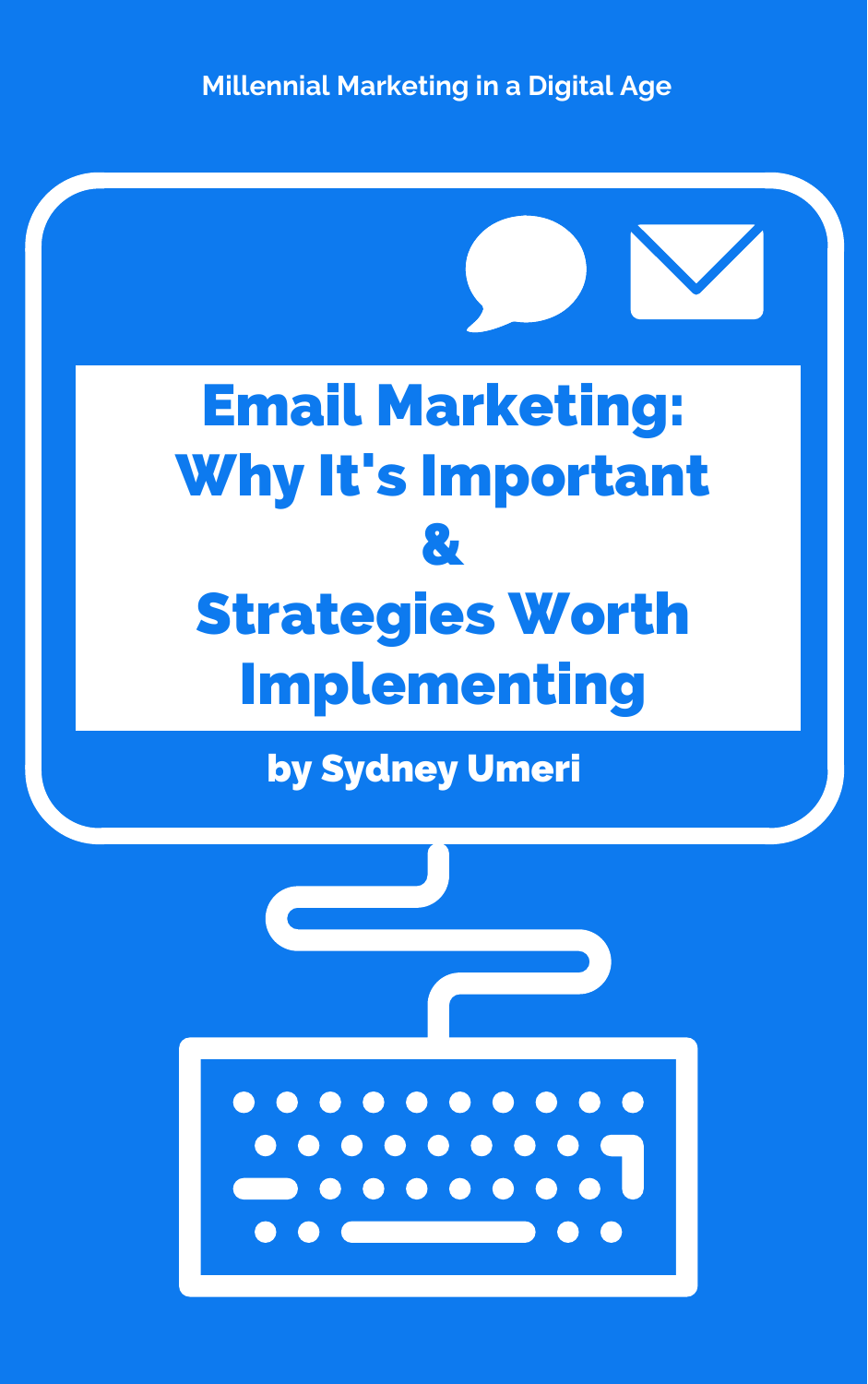### Table of Contents

4 Reasons Email Marketing Isn't Dead 1.

4 Practices for Better Email Marketing 2.

#### 4 Email Marketing Strategies 3.

[www.sydneyumeri.com](https://sydneyumeri.com/category/digital-marketing/)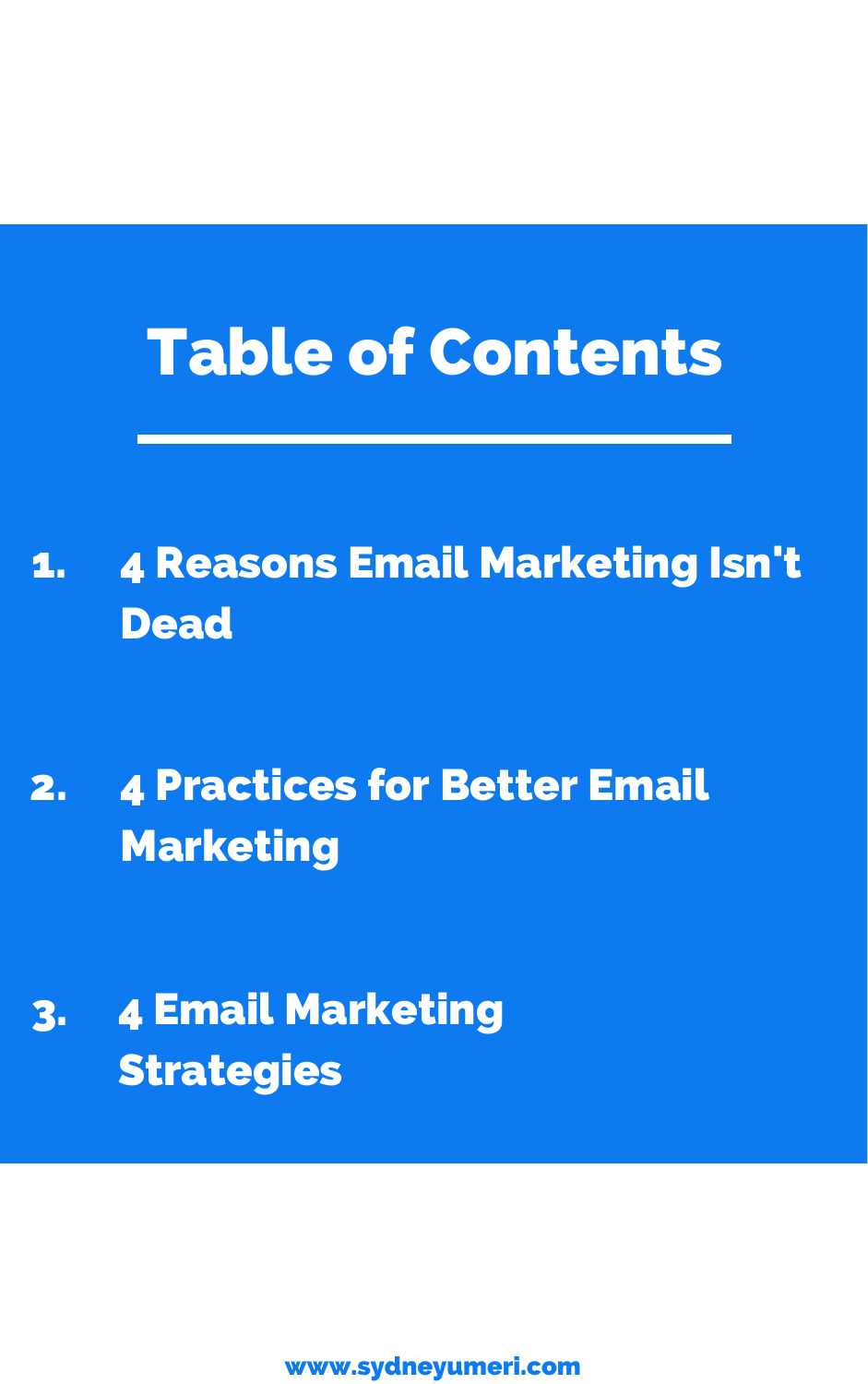# 4 Reasons Email Marketing Isn't Dead

1) There are 3.2 billion email accounts and that number is growing every year. That's bigger than all other social media combined.



2) 61% of people prefer email which is a 21% year-over-year rise.

3) Email is the one place companies intersect with people's personal lives. Your email can sit next to pictures sent from loved ones, e-wedding invites, etc.





[www.sydneyumeri.com](https://sydneyumeri.com/category/digital-marketing/)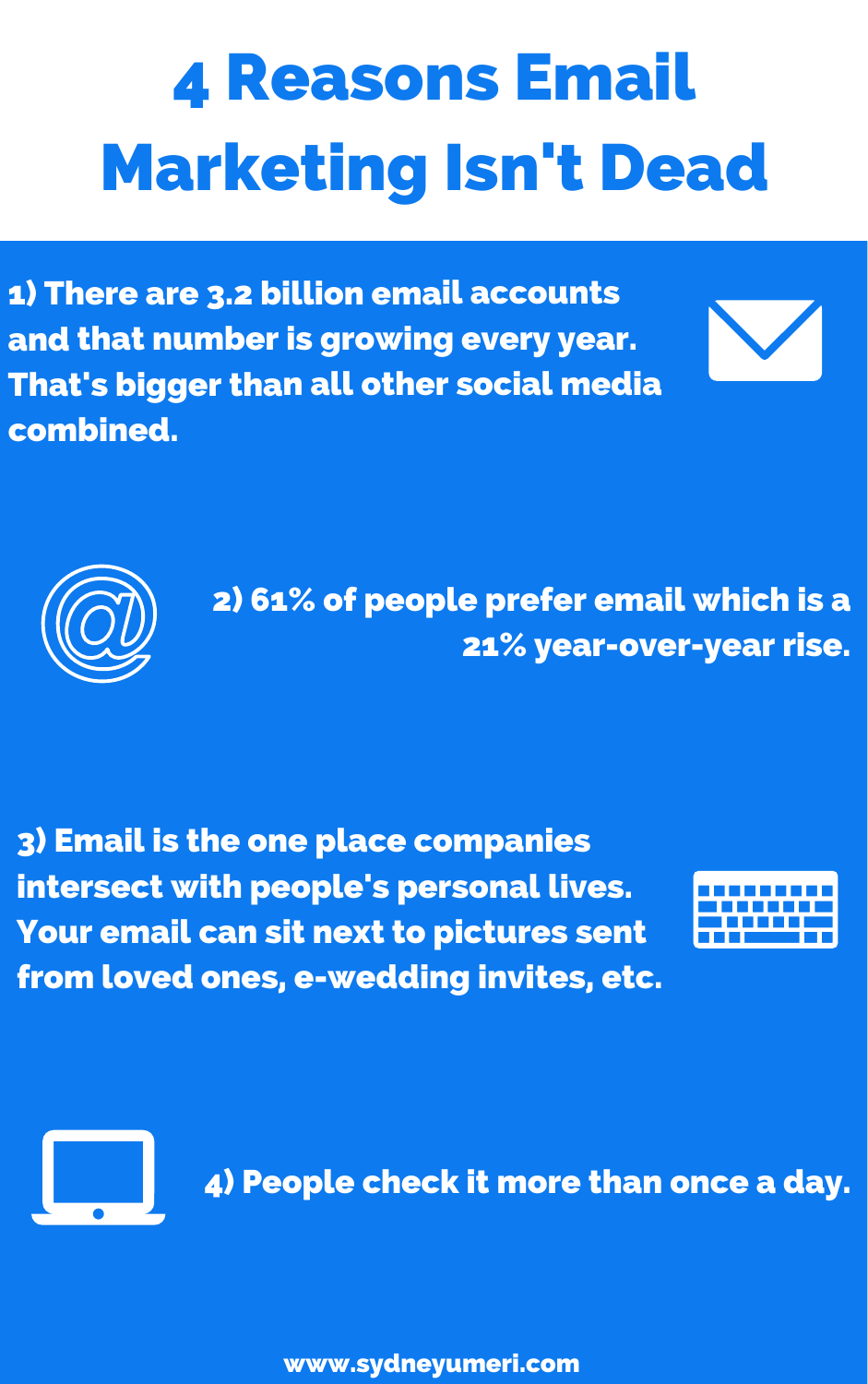### 4 Practices for Better Email Marketing

[www.sydneyumeri.com](https://sydneyumeri.com/category/digital-marketing/)

1) Make campaign messages decipherable within 8 seconds of opening the email.





#### 2) Sunday at 7 pm local is the best time to send emails.

3) Avoid column templates because most emails are opened up on smaller screens (i.e. mobile devices).





4) Placing interactive content (i.e., a gif, video, etc.) at the fold of the email increases the time spent viewing the email and the click rate.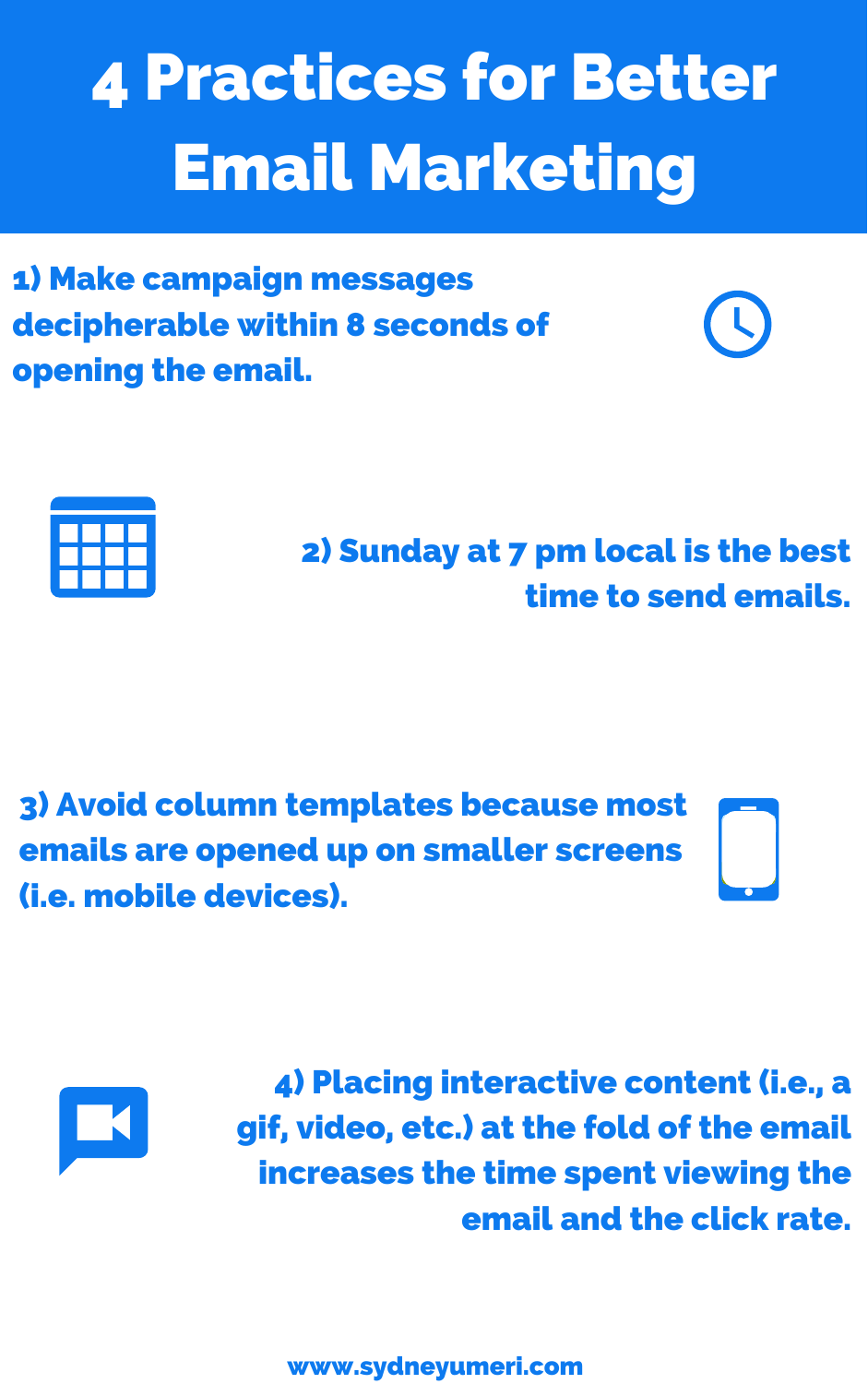# 4 Email Marketing Strategies

2) Emojis work but don't overdo it. Also, punctuation such as " ... " and "!!!" works as well, but again, don't

1) Automate your emails. Creating a "welcome rollout" set of emails that can tell people about you and your brand as soon as they subscribe. This decreases the unsubscription rate.





overuse it.

3) Rely on strong visual content. While text is important, pictures, videos, etc. hold people's attention longer.



4) Segment your email lists for best results. Not all of your subscribers will be interested in the same content. Minimize unsubscriptions by catering your content to them.

[www.sydneyumeri.com](https://sydneyumeri.com/category/digital-marketing/)